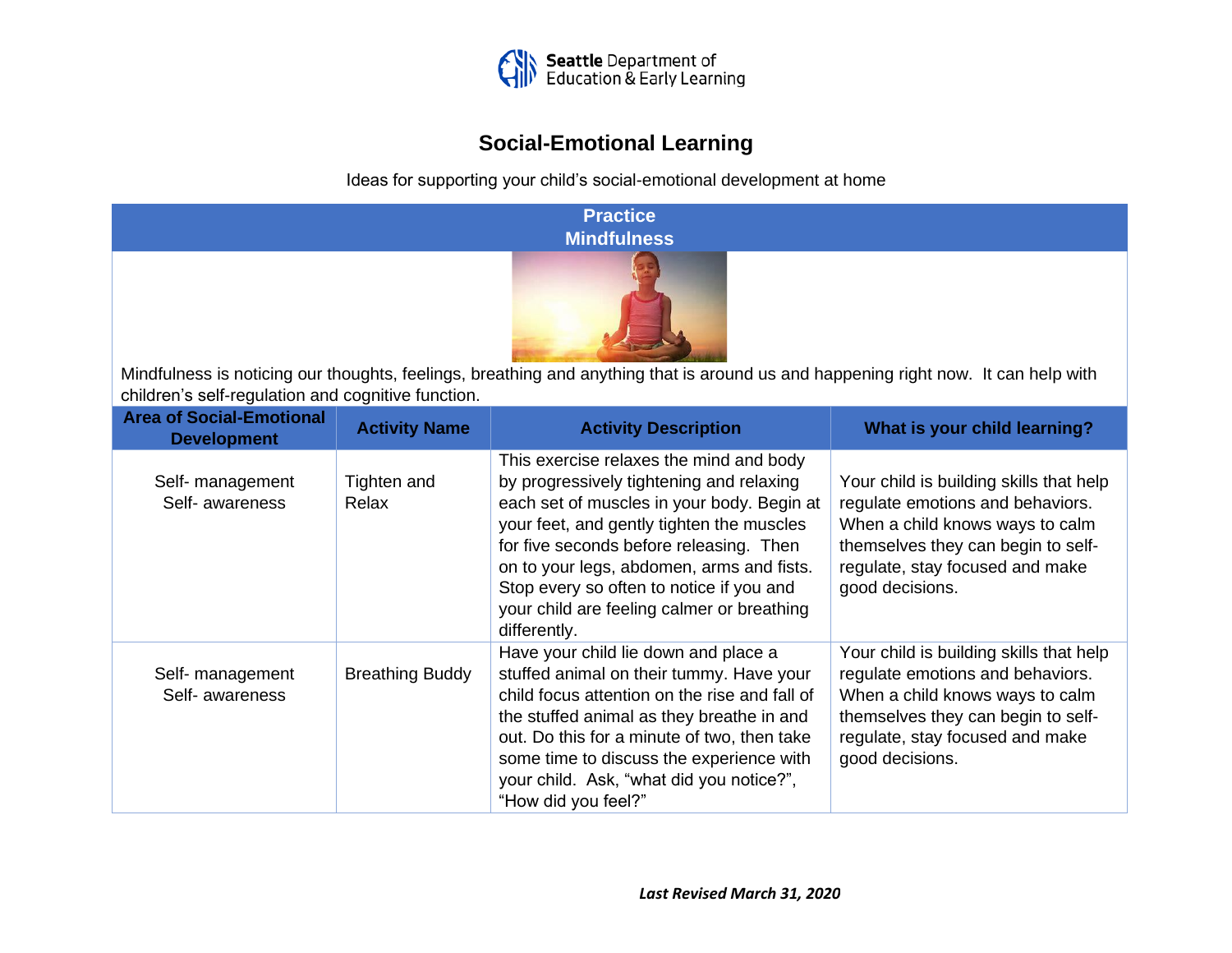

| Self- management<br>Self- awareness                                                                          | <b>Mindfulness Walk</b> | Take a walk through your neighborhood<br>and take time to notice things you haven't<br>before. Set aside part of the walk to be<br>completely silent and simply pay attention<br>to all the sights and sounds around you.<br>Once the silent time is up, ask your child<br>to tell you what they noticed, what they<br>heard or saw, and what they hadn't<br>noticed before. | Your child is practicing attending<br>and engaging with the natural world.<br>Your child is also using observation<br>skills that engage all five senses. |  |  |  |
|--------------------------------------------------------------------------------------------------------------|-------------------------|------------------------------------------------------------------------------------------------------------------------------------------------------------------------------------------------------------------------------------------------------------------------------------------------------------------------------------------------------------------------------|-----------------------------------------------------------------------------------------------------------------------------------------------------------|--|--|--|
| <b>Provide Opportunities for</b><br><b>Children to Contribute</b>                                            |                         |                                                                                                                                                                                                                                                                                                                                                                              |                                                                                                                                                           |  |  |  |
| Children build self-esteem and feel connected to their community when they have opportunities to contribute. |                         |                                                                                                                                                                                                                                                                                                                                                                              |                                                                                                                                                           |  |  |  |
| <b>Area of Social Emotional</b><br>Davata sa sa a sat                                                        | <b>Activity Name</b>    | <b>Activity Description</b>                                                                                                                                                                                                                                                                                                                                                  | What is my child learning?                                                                                                                                |  |  |  |

| Area of Social Emotional<br><b>Development</b> | <b>Activity Name</b>    | <b>Activity Description</b>                                                                                                                                                                                                                                                                      | What is my child learning?                                                                                                                                                                                                                                                                                                                                                                |
|------------------------------------------------|-------------------------|--------------------------------------------------------------------------------------------------------------------------------------------------------------------------------------------------------------------------------------------------------------------------------------------------|-------------------------------------------------------------------------------------------------------------------------------------------------------------------------------------------------------------------------------------------------------------------------------------------------------------------------------------------------------------------------------------------|
| Self-awareness                                 | <b>Household Helper</b> | Children can assist around the house<br>in all sorts of ways:<br>Putting toys away<br>Filling a pet's food dish<br>$\bullet$<br>Putting clothes in the hamper<br>Sorting clothes<br>Wiping up spills<br>Piling books and magazines<br>Setting out napkins or silverware<br>Pulling weeds outside | Your child is learning to take care of<br>their own needs appropriately. As<br>your child helps around the house,<br>they will begin to understand their<br>strengths and build a sense of<br>confidence. Your child will also<br>have opportunities to problem solve,<br>practice math (counting out enough<br>napkins, sorting clothes), fine motor<br>skills (wiping spills) and more. |